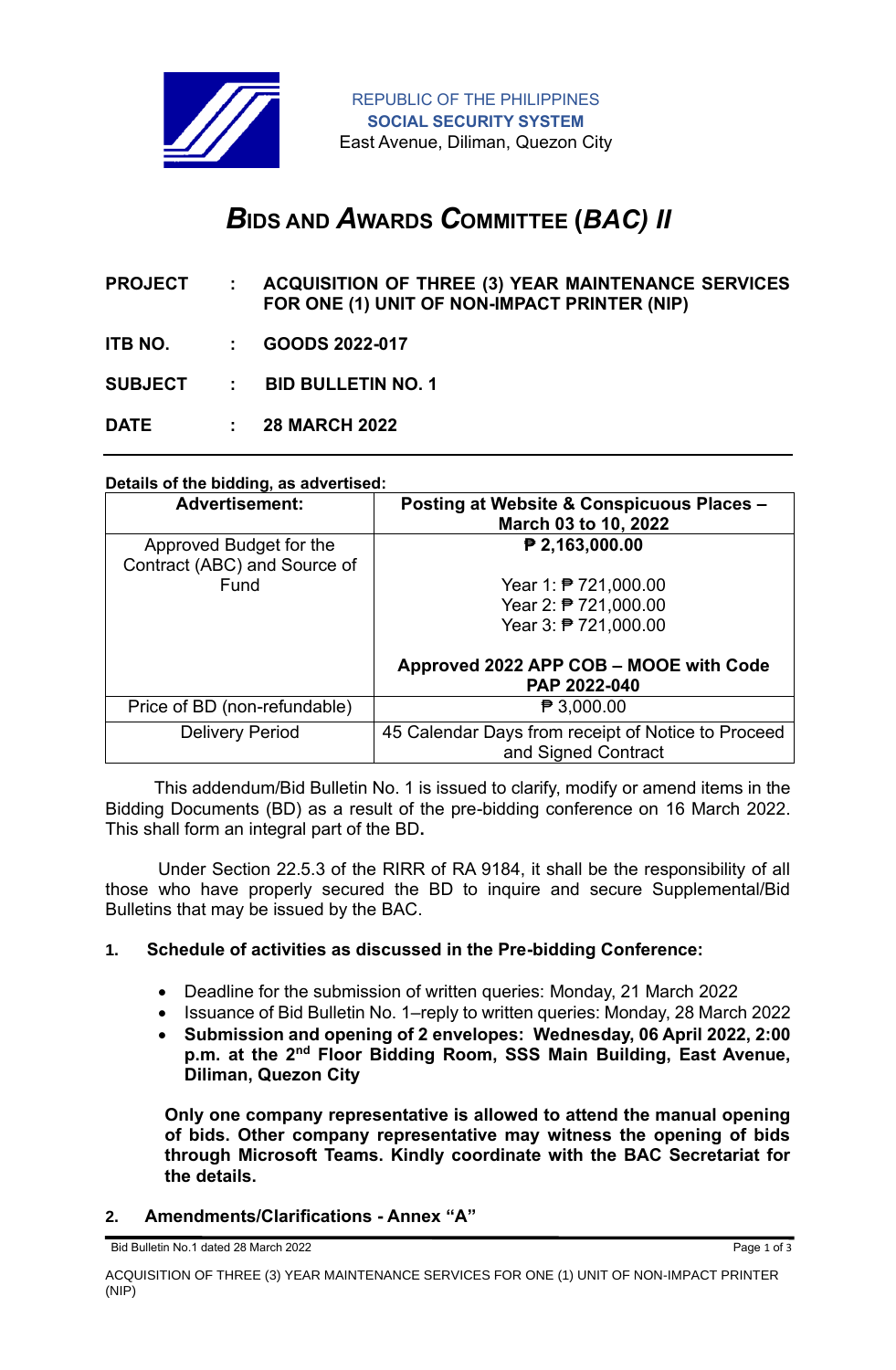# **3. Documentary Requirements**

#### **a. 1 st Envelope**

a.1 PhilGEPS Certificate of Registration and membership.

In case of uploaded document/s, which validity period had already expired, submit the updated document/s.

- a.2 Statement of all its Ongoing Government and Private Contracts, including contracts awarded but not yet started, if any, whether similar or not similar in nature and complexity to the contract to be bid;
- a.3 Statement of Single Largest Completed Contract (SLCC) similar to the project to be bid, **with supporting documents**, equivalent to at least **50% of the ABC**, completed **within three (3) years** prior to the submission and opening of bids, adjusted by the bidder to current prices using PSA's consumer price index;

For this purpose, similar contracts shall refer to Maintenance Services of Non-Impact Printers (NIP).

- a.4 NFCC Computation or committed Line of Credit (form supplied)
- a.5 JVA, in case of Joint Venture Class "B" Documents (Each partner of the joint venture shall submit the legal eligibility documents. The submission of technical and financial eligibility documents by any of the joint venture partners constitute compliance, except for SSS Clearance that must be complied by all JV partners);
- a.6 Bid Security (2% of the ABC for Cash or Manager's/Cashier's Check payable to SSS or Bank Draft of the ABC, 5% of the ABC for Surety Bond **or** Bid Securing Declaration – form supplied) and **a copy of the Authority to Notarize from the Notary Public).**
- a.7 Technical Documents project requirements
	- Section VI Schedule of Requirements (page 28)
	- Section VII Statement of Compliance with the Technical Specifications (pages 29 to 32)
- a.8 Omnibus Sworn Statement **and a copy of the Authority to Notarize from the Notary Public.**
- a.9 Foreign ownership limited to those allowed under the rules may participate in this Project, provided must submit any of the following:
	- Copy of Treaty, International or Executive Agreement; Or
	- Certification from the relevant government office of their country stating that Filipinos are allowed to participate in government procurement activities for the same item or product.
	- Certification from the DTI if the Bidder claims preference as a Domestic Bidder or Domestic Entity.

# **b. Checklist of the 2nd envelope:**

b.1 Bid Form (form supplied) – pages 38 to 39